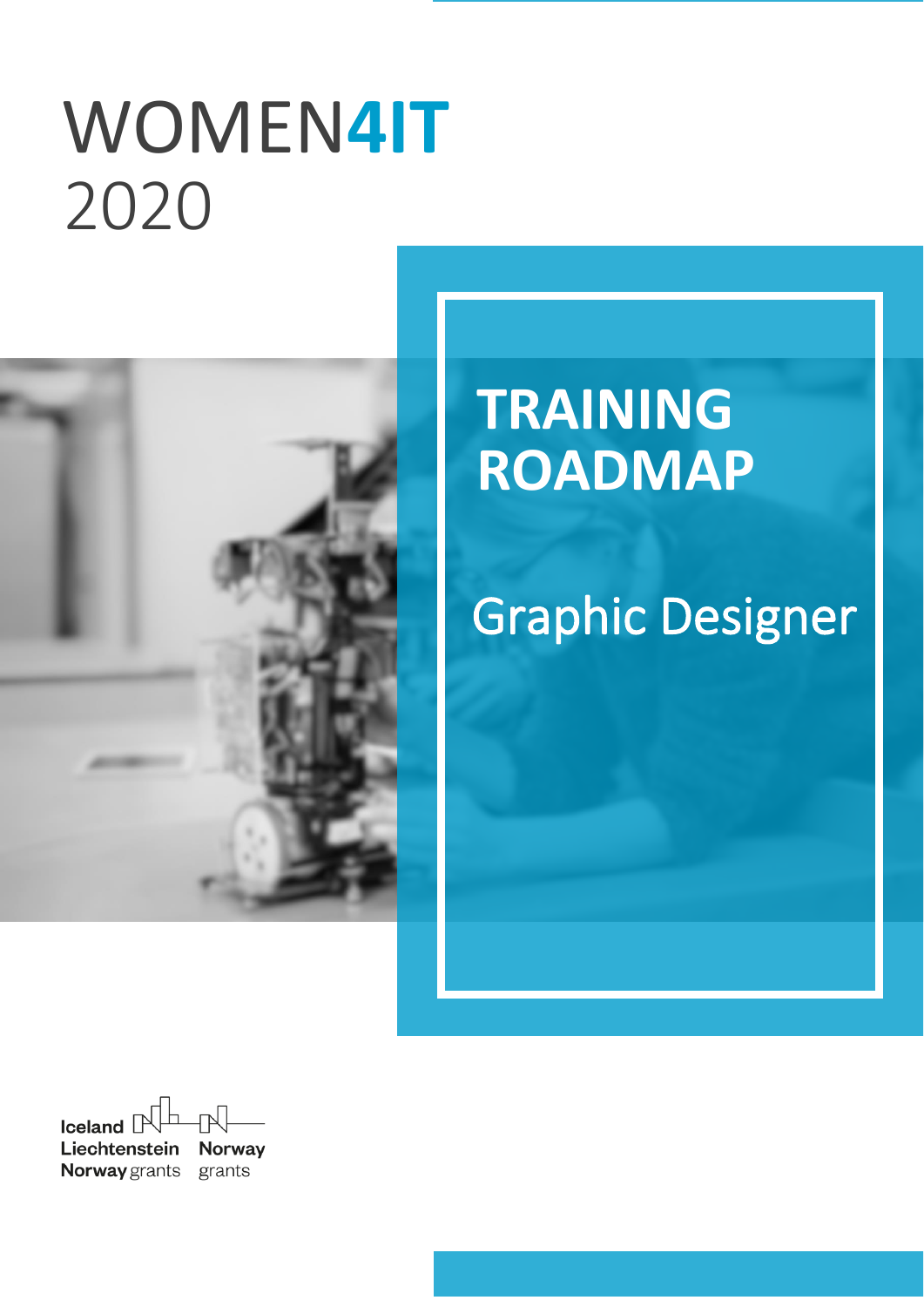

## **About This Training Path**

#### **Total Hours**

160

## **Training Objectives**

The purpose of this training path is to introduce you to many of the key areas of graphic design, including illustration, idea development, typography, poster design, lo go design and branding. You will learn practical, transferable skills that can help you start your career in graphic design for example, how to use common graphic design software applications such as Adobe InDesign, Photoshop and Illustrator. You will also find out how to quickly create and publish images for social media, blogs, ads and more.

### **Upon successful completion of the training you will be able to:**

- Understand visual relationships that can help you communicate a direct and coherent message.
- Know more about the elements and principles of design.
- Have a deep understanding of typography, colour theory, photos, layout, blocking and other design theory and skills.
- Understand and learn the essential tools and capabilities of Adobe Photoshop (Learn photo editing and manipulation).
- Understand and learn the essential tools and capabilities of Adobe Illustrator.
- Create logos and branding packages for potential clients.
- Understand solid logo design and ad design principles to create compelling campaigns and logos.
- Work through an event flyer design to understand strong type hierarchy, balance and overall design layout.
- Understand and learn the essential tools and capabilities of Adobe InDesign.
- Create graphic posts for social media.
- Come up with different ideas for social media graphics.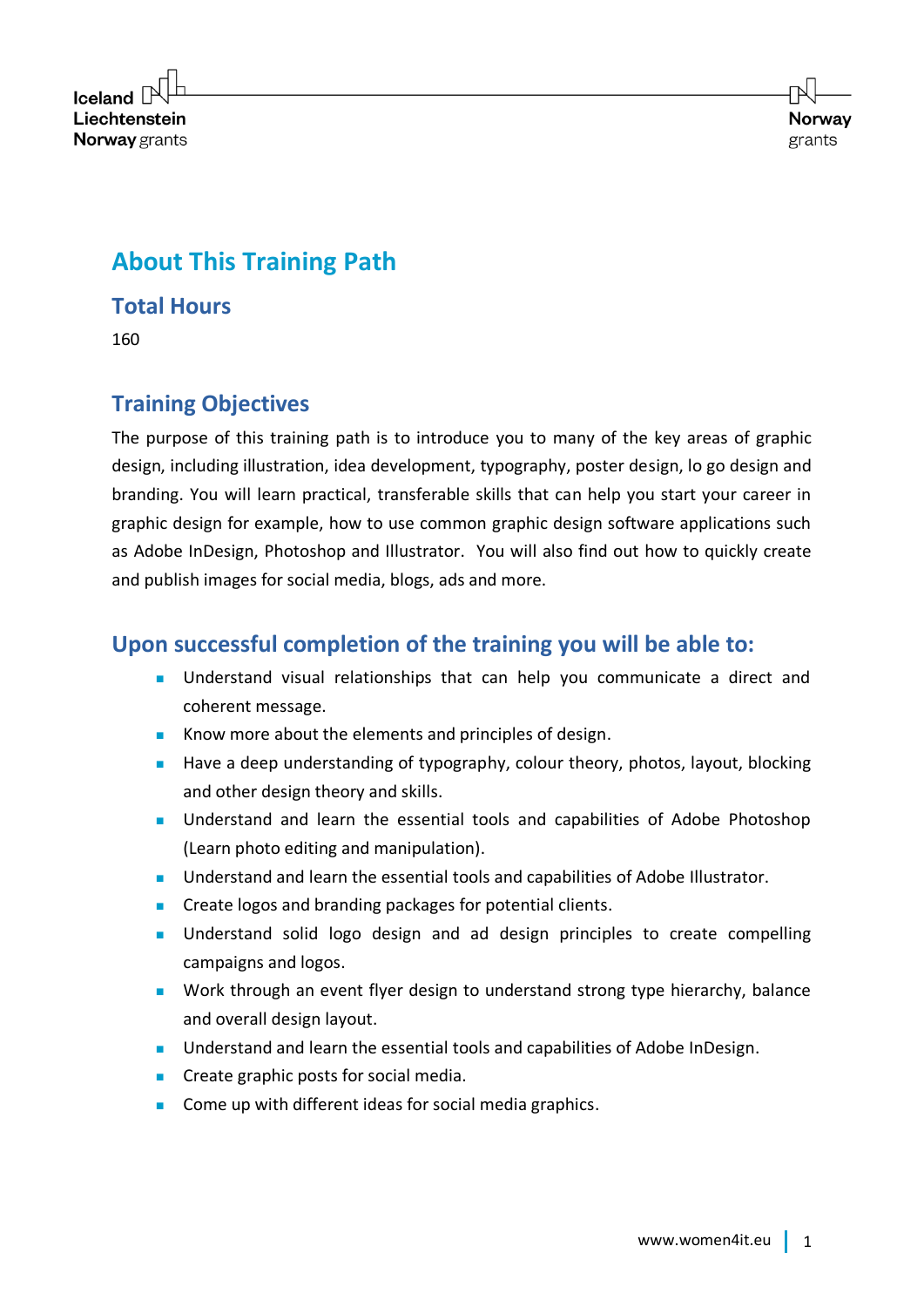

### **Success Criteria**

You are assessed continuously throughout the training, earning badges for every module you successfully complete. You must achieve all badges to successfully complete the training. A minimum attendance rate of 75% is required.

## **Accreditation**

You may qualify, in full or in part, for credits towards future training courses or certification by an awarding body. Your mentor will explain these options to you before you begin.

## **Your Training Roadmap**

Your trainer may conduct a pre-assessment exercise with you to determine your knowledge of the subject and your comfort level with technology. This may be in the form of a short online test, a paper survey or informal interview, either 1 to 1 or in a group with your fellow learners. A digital skills introductory course may be recommended for you to help you progress through the training roadmap.

#### **UNIT 1**

**What is Graphic Design, learning the Elements and Principles of Design.**

#### **Learning Objectives**

- Be familiar with the idea of concepts, ideas and thoughts. Understand the visual relationships that can help you communicate a direct and coherent message.
- Know about the elements and principles of design.
- Gain a deep understanding of typography, colour theory, photos, layout, blocking and other design theory and skills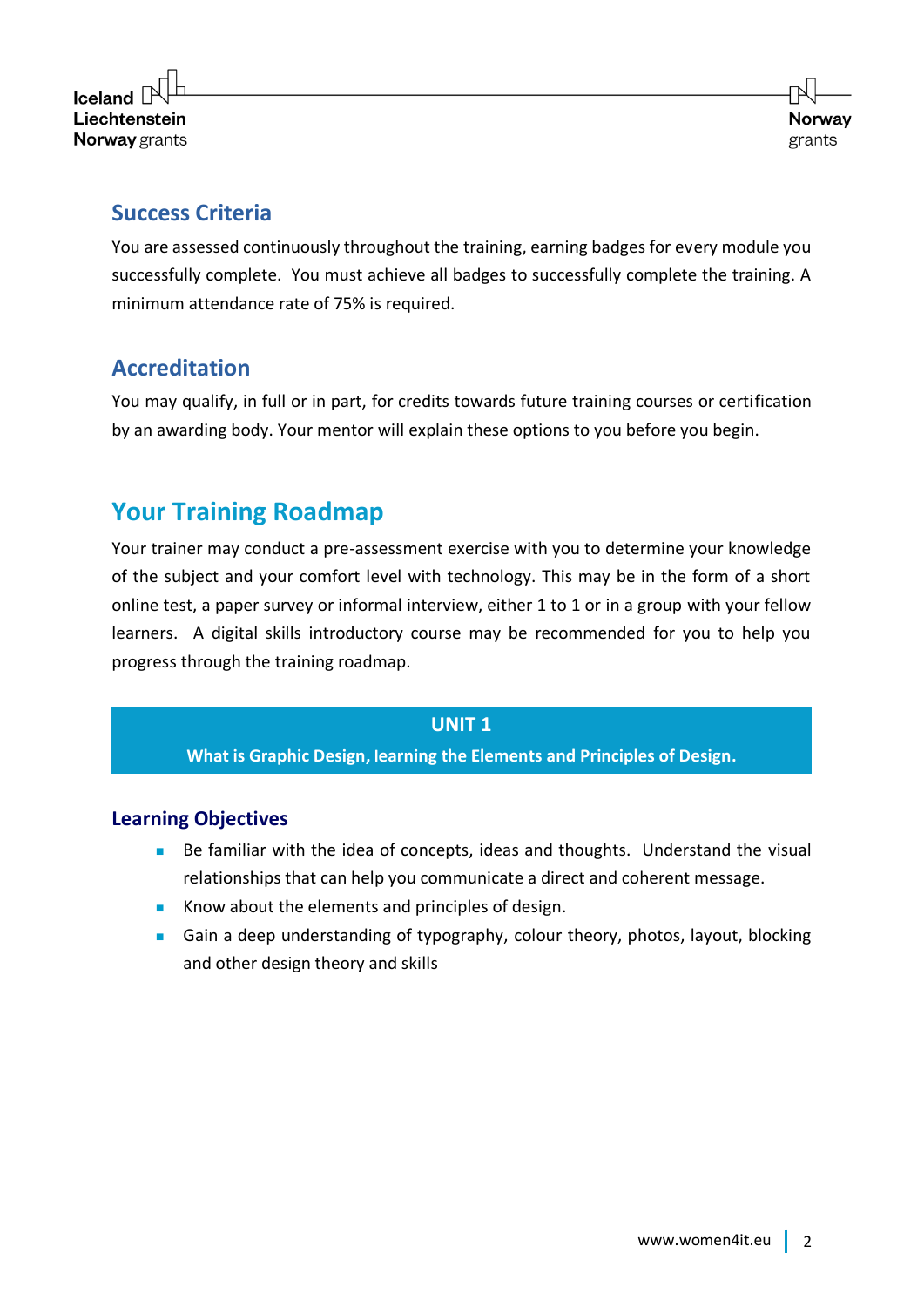#### **UNIT 2**

#### **Introduction to Adobe Photoshop. Photoshop Editing and Manipulation.**

#### **Learning Objectives**

- Understand and be familiar with the essential tools and capabilities of Adobe Photoshop.
- Perform photo editing and photo manipulation using Adobe Photoshop.
- Know about non-destructive editing techniques in Adobe Photoshop.

#### **UNIT 3**

#### **Logo designing and Adobe Illustrator.**

#### **Learning Objectives**

- Understand and learn the essential tools and capabilities of Adobe Illustrator understand advantages of the vector graphic.
- Create logos and branding packages for potential clients.
- Master the pen tool, shape builder tool and other essential vector design tools in Adobe Illustrator.
- Understand solid logo design and ad design principles to create compelling campaigns and logos.
- Work through the entire package design process.
- Work through an event flyer design to understand strong type hierarchy, balance and overall design layout.

#### **UNIT 4**

#### **Adobe InDesign.**

#### **Learning Objectives**

■ Understand and learn the essential tools and capabilities of Adobe InDesign.